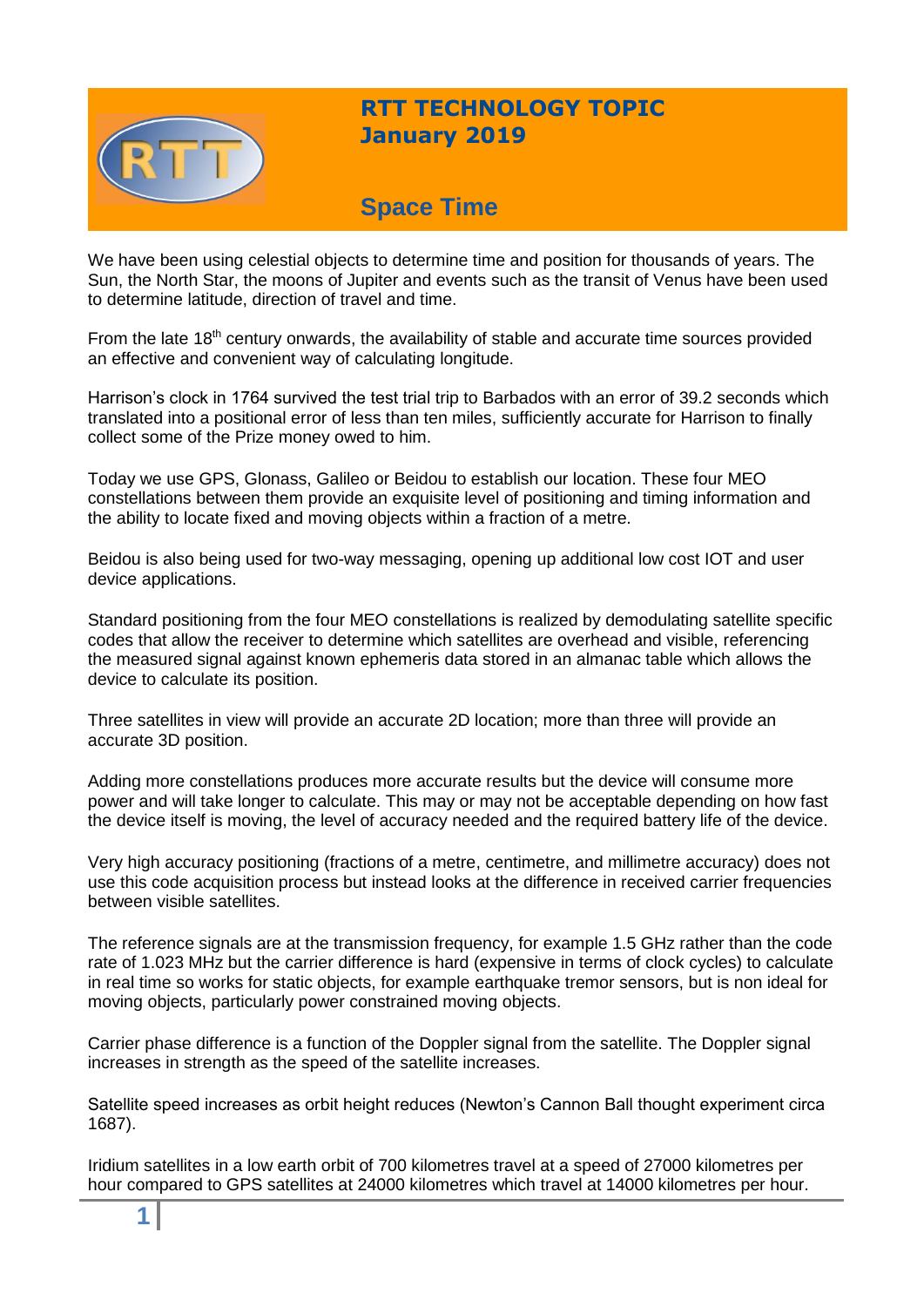Low Earth orbit satellites therefore have stronger Doppler signatures than MEO satellites. They are also harder to jam due to higher flux density and a wider range of deployed frequencies (from VHF to V band). The use of low cost Cube SATS for example could provide a lower cost, more accurate and more robust timing and location platform than existing MEO constellations.

In 2016 Iridium turned this principle into practice by announcing the availability of their Satellite Time and Location (STL) System as a supplementary or complementary system to GPS.

Iridium's system combines carrier-phase ranging measurements from GPS and their recently refreshed NEXT L Band LEO satellite constellation to exploit the large geometry variations generated from their 'fast moving' satellites to allow the rapid resolution of 'cycle ambiguities'.

This is achieved by using newly created ionospheric models derived from the data sets generated from the Iridium satellites crossing large amounts of sky very quickly, (a seven minute transit time from horizon to horizon).

This modelling, based on ever more accurate error models over time, reduces the calculation overheads and therefore elapsed time of differential calculations.

This means that real time intercontinental tracking and aiming accuracy is improved by several orders of magnitude. Most of us can work out why that might be interesting and valuable to the US DOD.

The Iridium constellation also uses inter-satellite switching. The advantage of inter satellite switching is that it reduces the number of ground stations needed to communicate with the constellation but also reduces end to end latency and end to end delay variability

The absolute reduction in latency is a function of radio waves travelling faster in free space than in fibre which translates into lower end to end latency for any distance longer than 10,000 kilometres. End to end delay variability is reduced because the end to end routing is controlled by the constellation whereas most fibre links are subject to multiple and often random transit hops. These two mechanisms are the basis for LEOSAT'S 'faster than fibre' service offer.

Inter satellite switching using RF or optical transmission also means that satellites can calculate their relative distance from one another. This can provide the basis for autonomous station keeping where the satellites auto correct for any change in orbital position. This is used in Cube SAT constellations such as Sky and Space Global.

Essentially these are cooperative constellations which can either act autonomously or semi autonomously but importantly can maintain high levels of orbital accuracy.

They therefore potentially provide a highly accurate constellation clock source but also have the ability to track earth bound moving objects to a high level of precision.

Location information can then be messaged down to the device rather than the device needing to continuously calculate its position from an ephemeris almanac. This means that device duty cycle can be greatly extended to days, month or years for battery dependent IOT or user devices. Inter satellite communication within a LEO constellation can therefore support a range of potentially high added value applications

The same principle applies to inter constellation communication.

Inter constellation communications is already widely used in space, for example the Hubble telescope in low earth orbit talks up to a GSO satellite which then relays data back to earth. The International Space Station can similarly go up to go down as can many military satellite radio